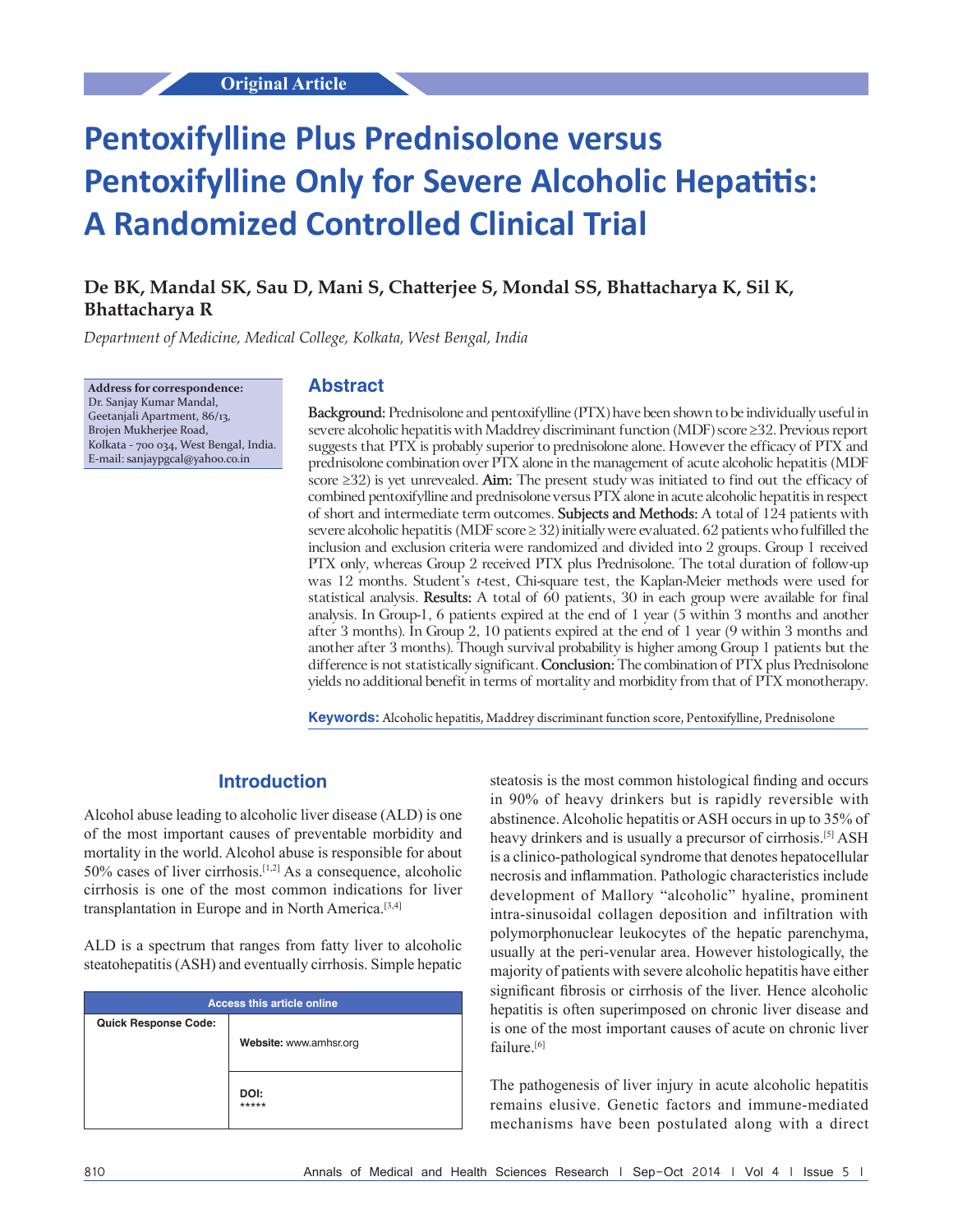hepatotoxic effect of alcohol.<sup>[7]</sup> Impaired immune response, endoplasmic reticulum stress, mitochondrial dysfunction and free-radical injury induced by alcohol and its acetaldehyde adduct metabolites, Kupffer cell activation and cytokine production, have important roles in accentuating the hepatocyte injury and disease precipitation.[8,9] Studies have shown a linear relationship between tumor necrosis factor-alpha (TNF- $\alpha$ ) receptors and mortality from acute alcoholic hepatitis.<sup>[10]</sup>

Glucocorticosteroids represent the most widely accepted but yet the most debatable therapy in patients with severe ALD. Corticosteroids have been shown to reduce cytokine production, suppress the formation of acetaldehyde adduct metabolites and neo-antigens and inhibit the production of collagen.[11] However down-regulation of steroid sensitivity, risk of infection and a rational therapeutic strategy of corticosteroids are all crucial aspects that need evaluation.

Pentoxifylline (PTX), a non-specific phosphodiesterase inhibitor with anti-inflammatory (TNF- $\alpha$  inhibition) and anti-fibrogenic properties, has been found to be useful in patients with acute alcoholic hepatitis with maddrey discriminant function (MDF) score  $\geq$ 32.<sup>[12,13]</sup> Studies have shown that it also has a significant role in decreasing the risk of developing hepatorenal syndrome.[14,15] The beneficial effects are believed to occur through down regulation of TNF-α, interleukin (IL)-1, IL-6, transforming factor-beta, interferon-gamma, stellate cell activation and procollagen I messenger ribonucleic acid (mRNA) expression.[16]

Prednisolone and PTX have been shown to be individually useful in severe alcoholic hepatitis with DF score  $\geq$ 32.<sup>[14,17]</sup> A previous trial performed by our team had shown some evidence that PTX is probably superior to prednisolone alone.<sup>[15]</sup> However the efficacy of PTX and Prednisolone combination over PTX alone in the management of acute alcoholic hepatitis (MDF score  $\geq$ 32) is yet unrevealed. The present study was initiated to probe into this issue and to measure the short and intermediate term outcomes of such therapeutic interventions.

## **Subjects and Methods**

Totally 124 chronic alcoholic patients attending the liver clinic, outpatient department or emergency medical services of the Medical College and Hospital, Kolkata, were initially considered. The duration of the study was from January 2010 to August 2012. Patients were initially examined clinically, evaluated and subsequently were admitted for the duration of the study. The study protocol was approved by the institutional ethical committee. All the patients underwent investigations for liver chemistry (liver function test, prothrombin time), complete hemogram, random blood sugar, urea, creatinine, electrolytes, viral markers such as hepatitis B surface antigen, anti-hepatitis C virus antibody, hepatitis A virus immunoglobulin M (IgM), hepatitis E virus IgM, serum

ceruloplasmin, 24-h urinary copper (as and when required), anti-human immunodeficiency virus (HIV) antibody, chest X-ray, antinuclear antibody, upper gastrointestinal (G.I.) endoscopy and Doppler abdominal ultrasound (as and when required). Patients who had a history of chronic alcohol intake of more than 50 g/day with clinical and biochemical features of severe alcoholic hepatitis (MDF score ≥32 and Aspartate aminotransferase [AST]: Alanine aminotransferase [ALT] >2:1 with absolute value of AST < 500 I.U/L and ALT < 200 IU/L) were included.

Patients with any other potential etiology of liver injury (acute or chronic viral hepatitis, autoimmune liver disease, Wilson's disease) even in the background of chronic alcohol intake were excluded from the study. Furthermore patients who were positive for HIV antibodies or patients with a history of abstinence from alcohol in the last month were excluded. Patients with infection, sepsis or spontaneous bacterial peritonitis, acute pancreatitis, G.I. bleeding, hepatorenal syndrome or any other severe associated disease such as uncontrolled diabetes mellitus, systemic hypertension, heart failure, pulmonary disease or malignancy at the time of inclusion or in the previous 3 months were also excluded.

Model for end-stage liver disease (MELD) score and Glasgow alcoholic hepatitis score (GAHS) and Child-Pugh score were calculated for all patients who were included in the study. Only those patients who gave a prior informed written consent for pharmacotherapy were considered for the final study.

The recruited patients were then divided into 2 groups by a computer generated randomization table. Group 1: Patients receiving PTX only. Group 2: Patients receiving PTX plus prednisolone. Now the pharmacotherapy was started within a week of admission.

Patients in Group 1 received PTX (Trental tablets, sanofi Aventis, Mumbai, India) at a dose of 400 mg thrice daily orally and a placebo tablet in the place of prednisolone for the first 4 weeks.

Patients in Group 2 received prednisolone tablet (Wysolone, Wreath, Mumbai, India) at a dose of 40 mg once daily for 4 weeks and PTX tablets at a dose of 400 mg thrice daily for the same duration.

During the study concomitant treatment with salicylates, non-steroidal anti-inflammatory drugs, budesonide, anti-TNF- $α$ agents, Vitamin E, s-adenosyl methionine or ursodeoxycholic acid were not allowed. The investigator, who allocated the patients to the groups, administered the drugs and collected the clinical and laboratory data, as well as statisticians were all blinded regarding the nature of the pharmacotherapy. All the patients were admitted in the wards of the Department of Medicine, Medical College and Hospital, Kolkata for the initial period of 4 weeks. All investigations such as liver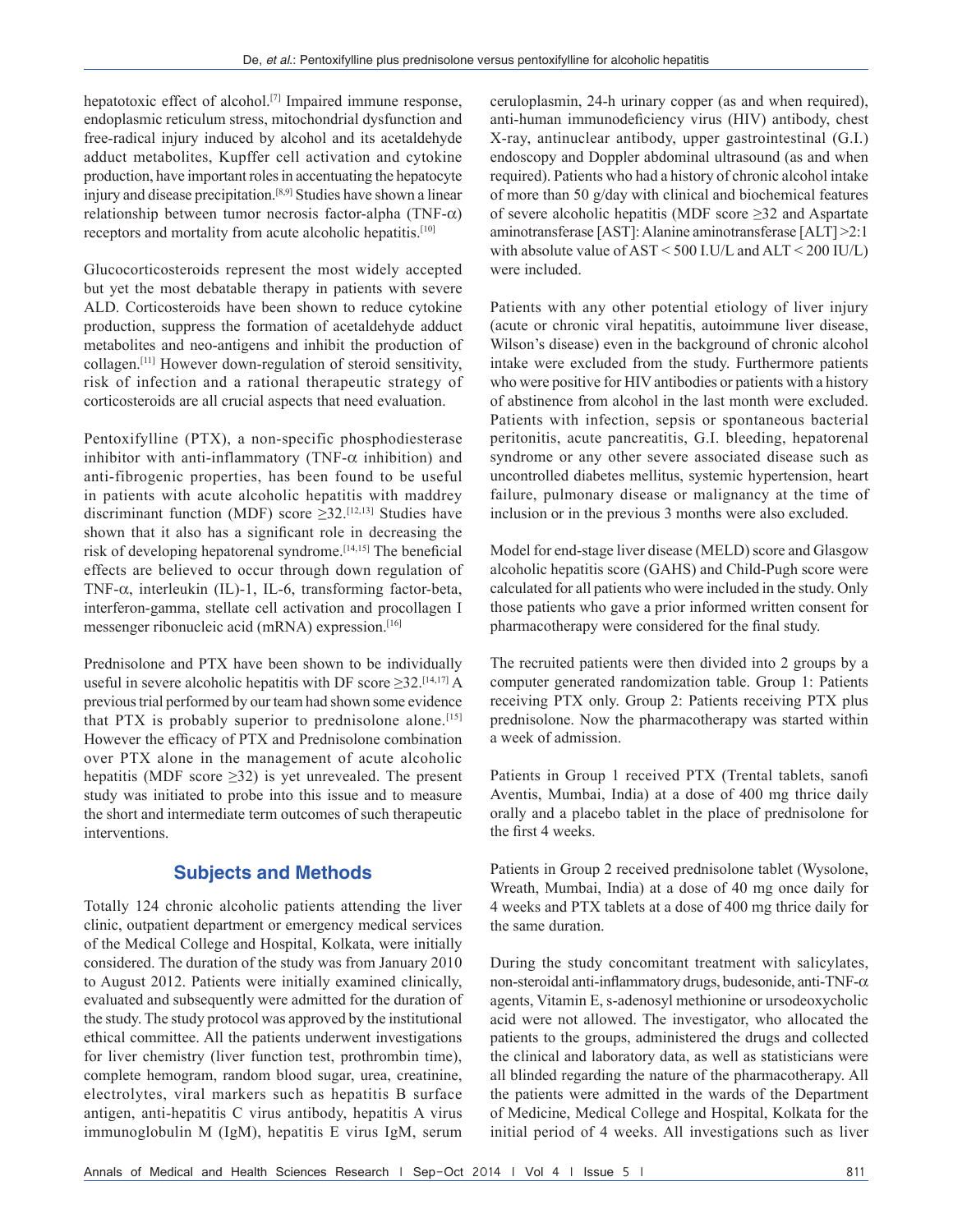function tests, prothrombin time, electrolytes, renal profile and abdominal ultrasound were repeated after the initial 4 weeks of pharmacotherapy.

#### **Results**

After the initial 4 weeks, the study was opened and the patients allocated to different groups were revealed. Patients in Group 1 (PTX) who tolerated the drug well, continued to receive the medication at the same dose for the next 8 weeks and then stopped. After 4 weeks of initial therapy, the dose of prednisolone in Group 2 was tapered by 5 mg/week over a period of 7 weeks and then stopped and received PTX like Group 1 patients. Only those patients who were clinically stable at the end of 4 weeks were discharged and later followed-up in the liver clinic. All the patients were counseled for strict alcohol abstinence at the time of discharge from the hospital.

The patients were reviewed at least once a month in the liver clinic. During follow-up, all the patients were examined clinically and asked about drug compliance, intake of alcohol or potential drug adverse effects. Liver function tests, prothrombin time, renal function test, electrolytes and abdominal ultrasounds were performed as and when required. MDF, MELD, GAHS and Child-Pugh scores were calculated for all the patients during follow-up.

#### **Statistical analysis**

Student's *t*-test was used for analysis of continuous variables. Chi-square test was used for categorical variables. All results of continuous variables were expressed as mean (SD). Survival curves were estimated according to the Kaplan-Meier method and were compared using the log-rank test. Results were considered statistically significant at *P* < 0.05. SPSS statistics version 17.0 (developer IBM) software was used for statistical analysis.

A total number of 124 patients were initially evaluated. Out of them, 64 patients who fulfilled the inclusion criteria without any other potential etiology of liver injury or severe co-morbid states were considered. One patient refused to give consent for the study and another one refused admission. 62 patients who fulfilled the inclusion and exclusion criteria and who gave informed written consent were randomized and divided into 2 groups. Group 1 (PTX only) had 31 patients while Group 2 (PTX plus Prednisolone) had 31 patients. The total duration of follow-up was 12 months, with the patients being examined and evaluated in the liver clinic on a monthly basis. One patient in Group 1 developed severe vertigo within 7 days after starting PTX and one patient in Group 2 withdrew voluntarily from the study and hence they were excluded. Hence, a total of 60 patients, 30 in each group, were considered for the final analysis.

The baseline parameters(clinical and biochemical) of the total 60 patients, 30 in each group were comparable and shown in Table 1.

In Group – 1, 6 patients expired at the end of 1 year. Out of the 6 patients lost, three patients succumbed in the first 4 weeks; two expired between 4 weeks to 3 months of therapy, while one expired between 3 months to 1 year of therapy. PTX therapy was stopped prematurely (i.e., within 3 months) in 5 patients because of the development of life-threatening complications, all of them died. Out of 5 patients, 3 patients expired following massive (GI) bleeding, 1 patient was lost of progressive hepatic encephalopathy and 1 patient died of sepsis, not responding to conservative management including antibiotics, fluid therapy etc., 1 patient died of GI bleeding after 3 months of therapy.

**Table 1: Comparison of base line parameters of patients receiving PTX (Group 1) versus those receiving PTX plus prednisolone (Group 2) in the treatment of severe alcoholic hepatitis (mean [SD])**

| <b>Parameter</b>       | Group 1 (PTX) $(n=30)$ | Group 2 (PTX+prednisolone) (n=30) | P    |
|------------------------|------------------------|-----------------------------------|------|
| Age (year)             | 41.33 (7.81)           | 42.73 (0.43)                      | 0.55 |
| Male: Female           | 30:0                   | 30:0                              |      |
| Ascites                | 27                     | 28                                | 0.64 |
| Hepatic encephalopathy | 10                     | 11                                | 0.79 |
| Varices                | 26                     | 25                                | 0.72 |
| Maddrey DF score       | 56.62 (37.57)          | 63.14 (30.98)                     | 0.46 |
| MELD score             | 20.13 (4.47)           | 20.9 (3.34)                       | 0.45 |
| <b>GAHS</b>            | 7.7(1.12)              | 7.87(0.9)                         | 0.53 |
| Child's score          | 11.33(1.47)            | 11.90(1.15)                       | 0.10 |
| Urea (mg/dL)           | 31.57 (14.30)          | 27.60 (8.65)                      | 0.20 |
| Creatinine (mg/dL)     | 1.038(0.19)            | 1.013(0.21)                       | 0.64 |
| Bilirubin (mg/dL)      | 4.76 (3.72)            | 4.67 (1.87)                       | 0.91 |
| Albumin (g/dL)         | 2.85(0.57)             | 2.9(0.63)                         | 0.75 |
| AST (IU/L)             | 117.67 (49.55)         | 120.40 (31.22)                    | 0.80 |
| ALT (IU/L)             | 42.03 (18.84)          | 48.09 (11.93)                     | 0.09 |
| <b>INR</b>             | 2.07(0.81)             | 2.11(0.52)                        | 0.83 |

AST: Aspartate aminotransferase, ALT: Alanine aminotransferase, PTX: Pentoxifylline, SD: Standard deviation, DF: Discriminant function, MELD: Model for end-stage liver disease, GAHS: Glasgow alcoholic hepatitis score, INR: International normalized ratio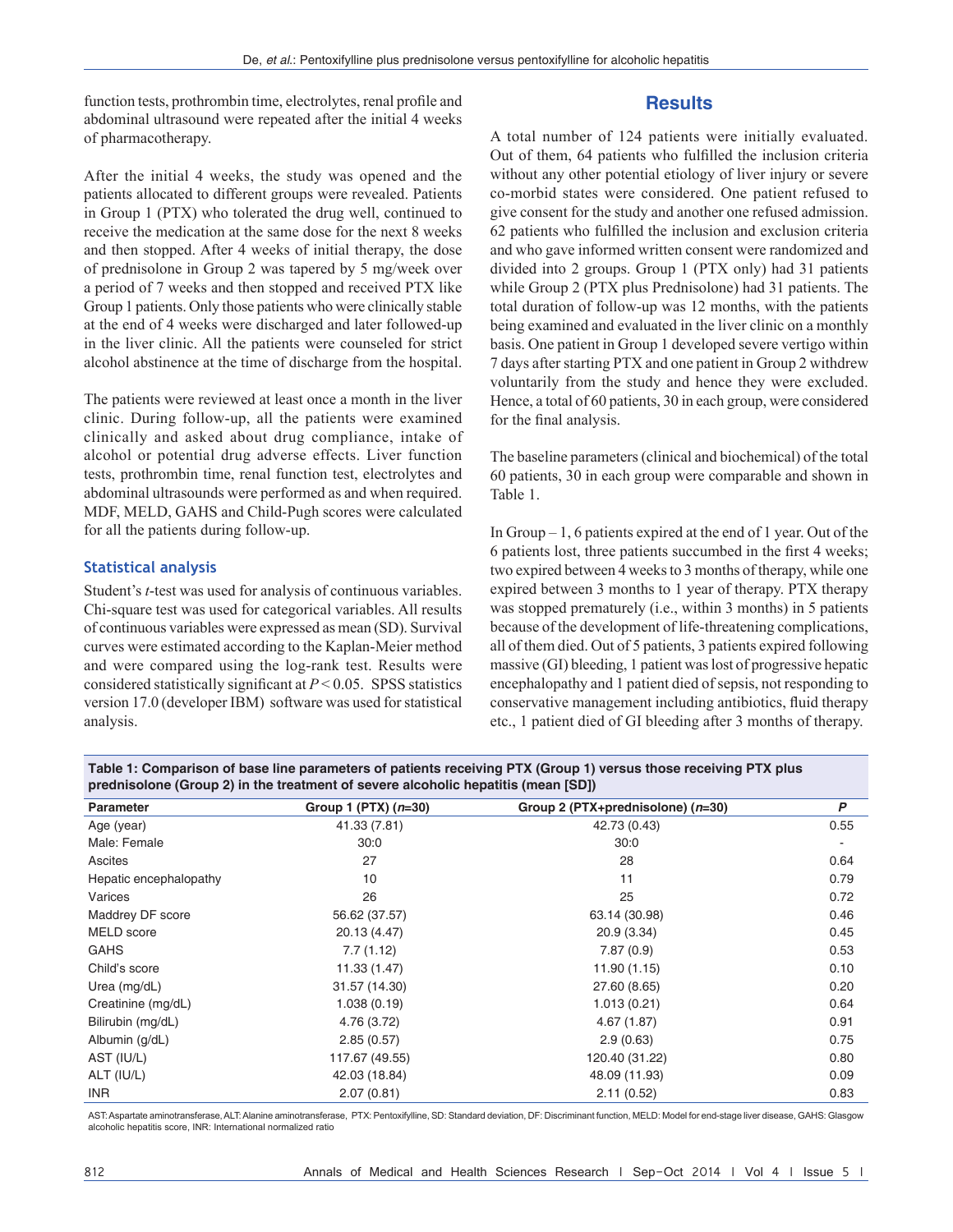In Group  $-2$ , 10 patients expired at the end of 1 year out of these 10 patients, 1 succumbed in the first 4 weeks, 8 more were lost between 4 weeks to 3 months of therapy while 1 more was lost between 3 months and 1 year of therapy. PTX plus prednisolone therapy was stopped prematurely (i.e., within 3 months) in 9 patients due to development of life-threatening complications. Out of these 9 patients, 3 patients developed sepsis and all of them died of septic shock despite of adequate antibiotics and hemodynamic support, 1 patient was lost of progressive hepatic encephalopathy, 2 patients had upper GI bleeding and succumbed to hemodynamic failure, 3 patients died of hepatorenal syndrome, not responding to conservative management. This was in sharp contrast to  $Group-1$ , in which none of the patients developed hepatorenal syndrome. 1 patient died of GI bleeding after 3 months of therapy.

Although, the survival probability was higher among patient receiving only PTX (83.3% [25/30] at the end of 3 months and 80% [24/30] at the end of 1 year) when compared to those receiving PTX plus prednisolone (70% [21/30] at the end of 3 months and 66.7% [20/30] at the end of 1 year), *P* values were not statistically significant as elaborated in Kaplan-Meier analysis shown in Figures 1 and 2 ( $P = 0.37$  at 3 months and  $P = 0.32$  at 1 year, Log rank test).

Twenty seven patients in Group 1 and 29 patients in Group 2 were evaluated in the liver clinic at the end of 4 weeks. The study was opened at this point in time and the allotment of patients to the different groups was revealed. The investigation done at baseline were repeated and the patients were re-admitted if deemed necessary. The patients were followed-up on a monthly basis and the investigations were repeated at the end of 3 months, 6 months and 1 year. Although the patients did relatively well beyond 3 months of follow-up, only 1 more patient from each group succumbed to the disease.



**Figure 1:** Survival curves (Kaplan-Meier life table analysis) of patients receiving pentoxifylline (PTX) (Group  $-1$ ) as compared to patients receiving PTX plus prednisolone (Group  $-2$ ), at the end of 3 months of therapy

The morbidity/complication profiles among the two groups were comparable [Table 2]. Nausea followed by vomiting and dyspepsia were the most common adverse effects encountered in both groups. Patients receiving PTX complained of nausea and vomiting more frequently, whereas dyspepsia was more common among those receiving PTX plus prednisolone. Within a week after initiation of PTX, 2 patients from PTX group and 1 patient from PTX plus prednisolone group also developed mild vertigo which subsided spontaneously within few days. Oral thrush, impaired glucose tolerance, poor wound healing were some of the significant problems faced by the patients in the PTX plus prednisolone group.

Table 3 shows the baseline profile of patients who succumbed to various complications, as compared to those surviving at the end of the study (i.e., 1 year). It shows that baseline MDF, MELD, GAHS, Child-Pugh score and International Normalized Ratio (INR) were significantly higher among patients who succumbed to the disease as compared to those who survived  $[P < 0.001$ , Table 3]. It also shows that baseline albumin was significantly lower among patients who expired as compared to those who survived  $[P < 0.01$ , Table 3].

Table 4 shows the progression of MDF, MELD, Child-Pugh and GAHS score in patients over 12 months. MDF score and MELD score were observed to be significantly lower among patients receiving PTX at the end of 4 week, as compared to those receiving PTX plus prednisolone ( $P \le 0.05$  and  $\le 0.01$ ) respectively). But there were no significant differences in MELD, MDF, Child-Pugh and GAHS score between two groups at the end of 3 months, 6 months and 1 year.

### **Discussion**

More than 17 controlled trials and at least 13 meta-analyses have reported the effects of corticosteroids in the treatment of



**Figure 2:** Survival curves (Kaplan-Meier life table analysis) of patients receiving pentoxifylline (PTX) (Group  $-1$ ) as compared to patients receiving PTX plus prednisolone (Group  $-2$ ), at the end of 1 year of therapy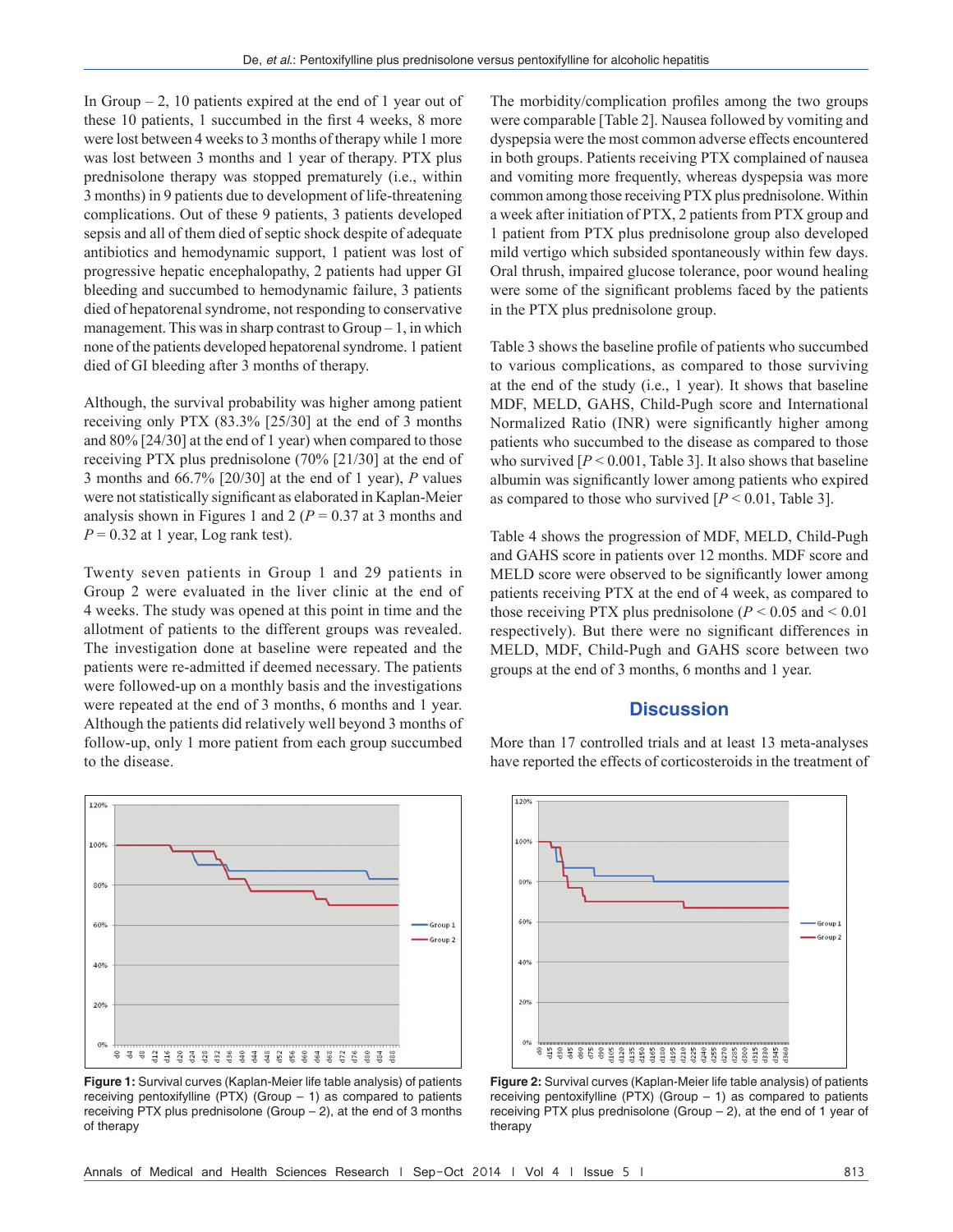| <b>Complications</b>       | Duration of follow-up |                 |                 |                 |
|----------------------------|-----------------------|-----------------|-----------------|-----------------|
|                            |                       | 0-3 months      | 3 months-1 year |                 |
|                            | Group $1(n=30)$       | Group $2(n=30)$ | Group $1(n=25)$ | Group $2(n=21)$ |
| Nausea                     | 20                    | 16              | 10              |                 |
| Vomiting                   | 10                    |                 |                 |                 |
| Dyspepesia                 |                       |                 |                 |                 |
| Oral thrush                |                       |                 |                 |                 |
| G.I. bleed                 |                       |                 |                 |                 |
| Sepsis                     |                       |                 |                 |                 |
| Recurrent encephalopathy   |                       |                 |                 |                 |
| Worsening ascites          |                       |                 |                 |                 |
| Impaired glucose tolerance |                       |                 |                 |                 |
| Delayed wound healing      |                       |                 |                 |                 |
| Hepatorenal syndrome       |                       |                 |                 |                 |
| Vertigo                    |                       |                 |                 |                 |

**Table 2: Morbidity/complications profile of patients receiving PTX (Group 1) or PTX plus prednisolone (Group 2) in the treatment of severe alcoholic hepatitis**

PTX: Pentoxifylline, G.I.: Gastrointestinal

ALD in the past 40 years with conflicting results. However current guidelines of the American College of Gastroenterology recommend the use of glucocorticosteroids in the treatment of patients with severe alcoholic hepatitis as defined by the Maddrey score ( $DF \geq 32$ ).<sup>[18,19]</sup>

PTX, a non-specific phosphodiesterase inhibitor, with combined anti-inflammatory and anti-fibrotic properties, has also emerged as an alternative therapeutic approach. The beneficial effects are believed to occur through various mechanisms such as inhibition of phosphodiesterases, increased cAMP level and down regulation of TNF- $\alpha$ , IL-1, IL-6, TGF-β, interferon-gamma, stellate cell activation and pro-collagen I mRNA expression.<sup>[16]</sup> It has been shown to block the activation of hepatic stellate cells in culture.[20]

The use of (PTX) in the treatment of severe alcoholic hepatitis has been supported by Akriviadis *et al*. [14] in a double-blind placebo-controlled trial, which showed that 24% of PTX-treated patients and 46.1% of control patients died during hospitalization. The survival benefit of PTX was found to be related to a significant reduction in the development of hepatorenal syndrome.

Although favorable results of (PTX) used in the treatment of severe alcoholic hepatitis patients with a MDF score  $\geq$ 32 have been previously reported, it is not currently recommended as a first line treatment for alcoholic hepatitis owing to lack of evidence for its efficacy as compared to the standard treatment with corticosteroids. In a very recent issue of World Journal of Gastroenterology,[15] our team compared for the first time the two treatment modalities head to head in a randomized controlled study, demonstrating the advantage of PTX over corticosteroids in terms of patients' survival and risk‑benefit profile. Prevention of Hepatorenal syndrome may account for the survival advantage of PTX over corticosteroids in patients with severe alcoholic hepatitis.

In the present study, we compared the efficacy of combining PTX to prednisolone over PTX alone. The group receiving PTX and prednisolone had no additional improvement in survival. There was a trend toward reduced survival in the combination group (70% at the end of 3 months and 66.7% at the end of 1 year) when compared to those receiving only PTX (83.3% at the end of 3 months and 80% at the end of 1 year), although statistically non-significant. This increased mortality in PTX plus prednisolone group may be explained by the complications of steroids such as sepsis, GI. bleeding. MDF score in PTX group was significantly lower than PTX plus prednisolone group at the end of 28 days of therapy (34.89 [8.29] in Group 1 vs. 43.53 [20.19] in Group 2, *P* = 0.04). MELD score in the PTX group was also significantly lower than PTX plus prednisolone group at the end of 28 days of therapy (15.26 [2.22] in Group 1 vs. 18.76 [5.70] in Group 2, *P*= 0.004). So combination of PTX and prednisolone therapy was no way superior to PTX alone.

One study suggested that patients with a MDF score >54 were at a higher mortality risk from use of steroids than from not being treated.[21] In our study, only 1 patient survived among 9 patients with MDF score >70, those who received PTX plus prednisolone.

Three patients in the PTX plus prednisolone group died due to hepatorenal syndrome but none died of this complication in the PTX group. In spite of increased occurrence of nausea and to a lesser extent vomiting, among patients in the PTX group, they were not severe enough to warrant termination of therapy. Within a week after initiation of PTX, 2 patients from PTX group and 1 patient from PTX plus prednisolone group developed mild vertigo which subsided spontaneously within few days. Oral thrush, impaired glucose tolerance, poor wound healing were some of the significant problems faced by the patients in the PTX plus prednisolone group.

Retrospectively, on analyzing different liver function scores at the time of inclusion, higher MDF, MELD, GASH, Child-Pugh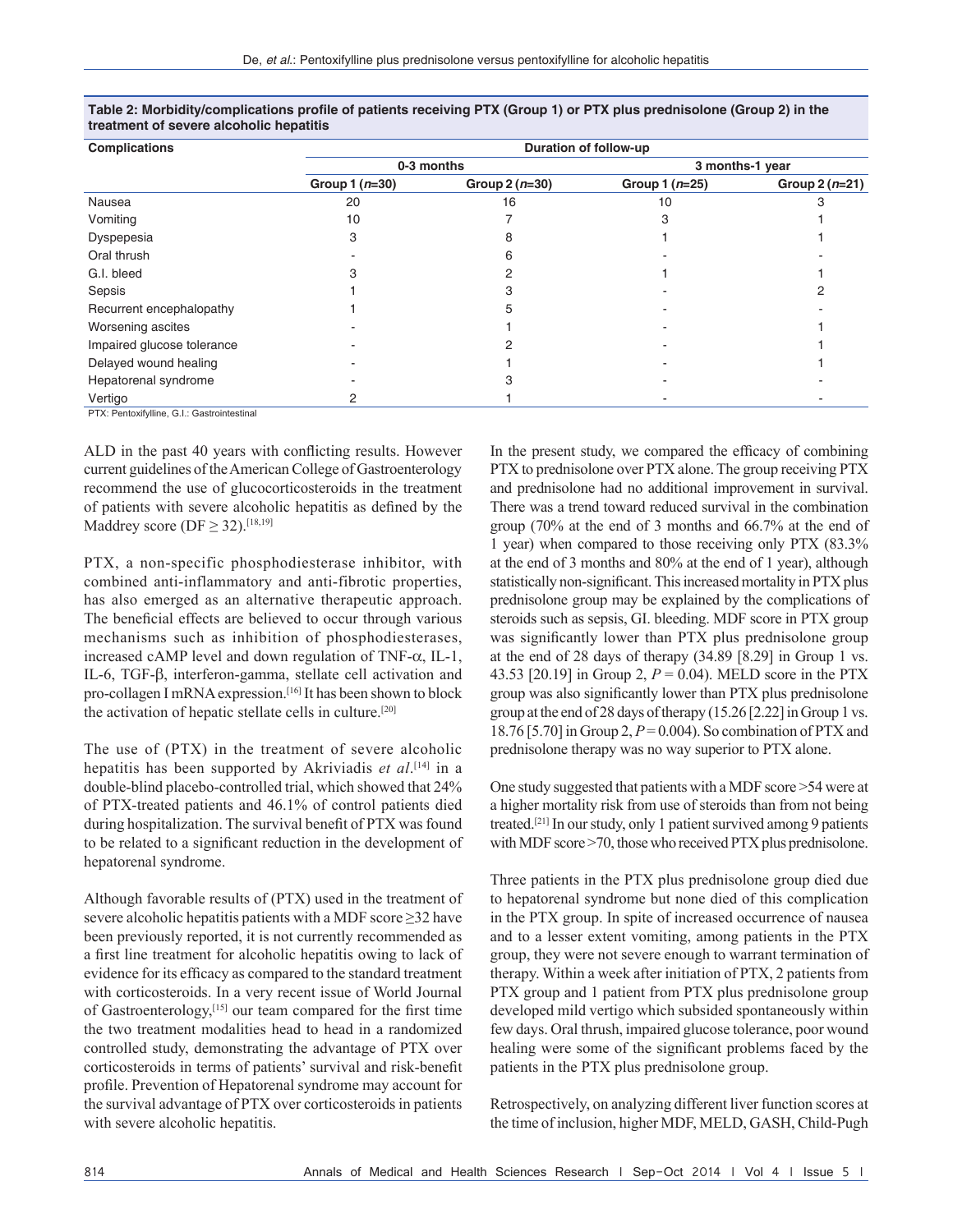| <b>Parameter</b>       | Patients succumbing to complications $(n=16)$ | Surviving patients $(n=44)$ | P       |
|------------------------|-----------------------------------------------|-----------------------------|---------|
| Age (year)             | 42.88 (11.82)                                 | 41.73 (8.13)                | 0.67    |
| Ascites                | 16                                            | 39                          | 0.16    |
| Hepatic encephalopathy | 6                                             | 15                          | 0.81    |
| Maddrey DF score       | 94.23 (51.30)                                 | 47.39 (9.89)                | < 0.001 |
| MELD score             | 24.38 (5.09)                                  | 19.11 (2.16)                | < 0.001 |
| <b>GAHS</b>            | 8.69(1.30)                                    | 7.45(0.62)                  | < 0.001 |
| Child's score          | 12.81 (0.91)                                  | 11.18 (1.20)                | < 0.001 |
| Bilirubin (mg/dL)      | 6.83(4.24)                                    | 3.95(1.78)                  | < 0.001 |
| Albumin (g/dL)         | 2.54(0.64)                                    | 2.99(0.54)                  | < 0.01  |
| AST (IU/L)             | 129.63 (60.42)                                | 115.18 (31.39)              | 0.23    |
| ALT (IU/L)             | 51.94 (22.03)                                 | 43.11 (12.70)               | 0.06    |
| <b>INR</b>             | 2.68(1.10)                                    | 1.87(0.16)                  | < 0.001 |
|                        |                                               |                             |         |

**Table 3: Comparison of baseline parameters of patients succumbing to various complications to those surviving at the end of the study (mean [SD])**

AST: Aspartate aminotransferase, ALT: Alanine aminotransferase, SD: Standard deviation, DF: Discriminant function, MELD: Model for end-stage liver disease, GAHS: Glasgow alcoholic hepatitis score, INR: International normalized ratio

#### **Table 4: Progression of scores evaluating the severity of liver disease of patients receiving PTX (Group 1) as compared to those receiving PTX plus prednisolone (Group 2) in the treatment of severe acute alcoholic hepatitis**

| <b>Liver function</b><br>score | <b>Baseline</b> | Duration of follow-up |               |               |              |
|--------------------------------|-----------------|-----------------------|---------------|---------------|--------------|
|                                |                 | 28 days               | 3 months      | 6 months      | 1 year       |
| Maddrey DF Score               |                 |                       |               |               |              |
| Group 1                        | 56.62 (37.57)   | 34.89 (8.29)          | 23.55 (6.74)  | 16.85 (4.69)  | 14.80 (5.02) |
| Group 2                        | 63.14 (30.98)   | 43.53 (20.19)         | 27.98 (13.11) | 22.40 (16.44) | 15.75 (4.31) |
| $P$ value                      | 0.46            | 0.04                  | 0.15          | 0.12          | 0.51         |
| MELD score                     |                 |                       |               |               |              |
| Group 1                        | 20.13 (4.47)    | 15.26 (2.22)          | 12.56 (1.63)  | 10.54 (1.31)  | 9.83(1.52)   |
| Group 2                        | 20.90 (3.34)    | 18.76 (5.70)          | 13.76 (3.37)  | 11.95 (3.62)  | 10.25(1.51)  |
| $P$ value                      | 0.45            | < 0.01                | 0.12          | 0.08          | 0.37         |
| <b>GAHS</b>                    |                 |                       |               |               |              |
| Group 1                        | 7.70(1.11)      | 7.04(0.51)            | 6.28(0.45)    | 6.13(0.33)    | 6.13(0.33)   |
| Group 2                        | 7.87 (0.90)     | 7.34(1.11)            | 6.57(0.87)    | 6.29(0.78)    | 6.15(0.36)   |
| $P$ value                      | 0.53            | 0.19                  | 0.15          | 0.36          | 0.81         |
| Child's score                  |                 |                       |               |               |              |
| Group 1                        | 11.33 (1.47)    | 10.04 (1.69)          | 7.88 (1.56)   | 6.79(1.41)    | 6.58(1.38)   |
| Group 2                        | 11.9(1.15)      | 10.90 (1.95)          | 8.67(1.74)    | 7.10(1.48)    | 6.50(0.82)   |
| $P$ value                      | 0.10            | 0.08                  | 0.11          | 0.48          | 0.81         |

PTX: Pentoxifylline, DF: Discriminant function, MELD: Model for end-stage liver disease, GAHS: Glasgow alcoholic hepatitis score

score, INR and low albumin level were associated with the occurrence of increased mortality among patients with severe alcoholic hepatitis.

Limitation of our study is inability to document histological changes in two groups of patients because of unavailability of transjugular liver biopsy in our hospital.

So no therapeutic advantage or mortality benefit was observed by combining PTX with prednisolone. However, further studies with a larger cohort of patients are needed to confirm our findings.

## **Conclusion**

ALD is a major global health burden and newer horizons in the treatment will help better medical control of this disease entity. PTX being one such important molecule has emerged with a promising role. Our present study thus reveals a very important observation that combining these two modalities yields no additional benefit in terms of mortality and morbidity from that of PTX monotherapy.

#### **References**

- 1. Balakrishnan R, Allender S, Scarborough P, Webster P, Rayner M. The burden of alcohol-related ill health in the United Kingdom. J Public Health (Oxf) 2009;31:366‑73.
- 2. Méndez-Sánchez N, García-Villegas E, Merino-Zeferino B, Ochoa‑Cruz S, Villa AR, Madrigal H, *et al*. Liver diseases in Mexico and their associated mortality trends from 2000 to 2007: A retrospective study of the nation and the federal states. Ann Hepatol 2010;9:428‑38.
- 3. Burra P, Senzolo M, Adam R, Delvart V, Karam V, Germani G,